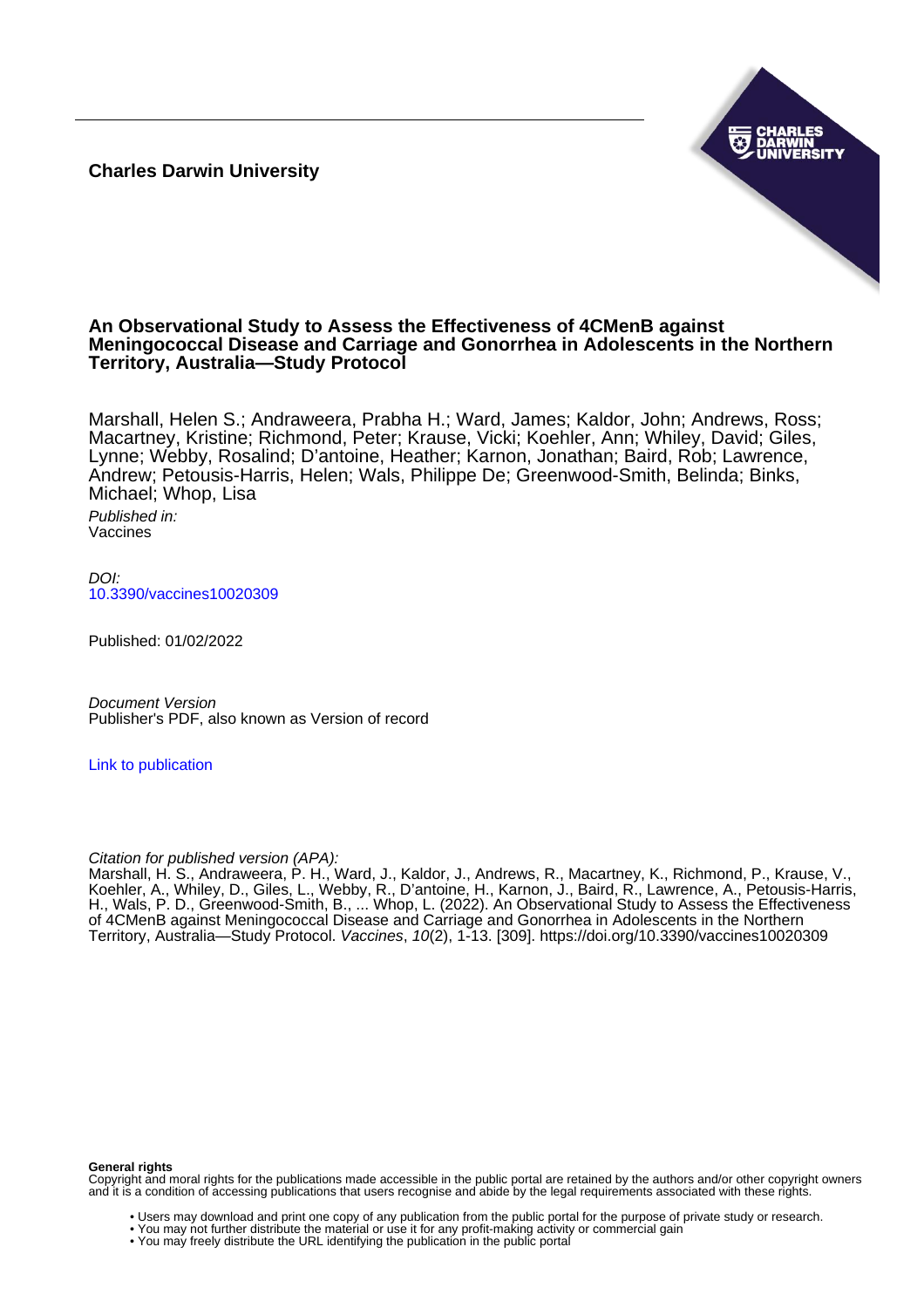

# *Protocol*

# **An Observational Study to Assess the Effectiveness of 4CMenB against Meningococcal Disease and Carriage and Gonorrhea in Adolescents in the Northern Territory, Australia—Study Protocol**



**Helen S. Marshall 1,2,\*, Prabha H. Andraweera 1,[2](https://orcid.org/0000-0003-2434-8370) , James Ward <sup>3</sup> , John Kaldor <sup>4</sup> , Ross Andrews <sup>5</sup> , Kristine Macartney <sup>6</sup> , Peter Richmond <sup>7</sup> , Vicki Krause <sup>8</sup> , Ann Koehler <sup>9</sup> , David Whiley <sup>10</sup>, Lynne Giles <sup>11</sup> , Rosalind Webby <sup>8</sup> , Heather D'Antoine <sup>5</sup> , Jonathan Karnon <sup>12</sup>, Rob Baird <sup>13</sup>, Andrew Lawrence <sup>14</sup> , Helen Petousis-Harris <sup>15</sup>, Philippe De Wals <sup>16</sup>, Belinda Greenwood-Smith <sup>8</sup> , Michael Binks [5](https://orcid.org/0000-0001-5455-690X) and Lisa Whop [5](https://orcid.org/0000-0003-4816-2933)**

- <sup>1</sup> Vaccinology and Immunology Research Trials Unit, Women's and Children's Health Network, Adelaide, SA 5006, Australia; prabha.andraweera@adelaide.edu.au
- <sup>2</sup> Adelaide Medical School and Robinson Research Institute, The University of Adelaide, Adelaide, SA 5005, Australia
- <sup>3</sup> UQ Poche Centre, The University of Queensland, Saint Lucia, QLD 4072, Australia; james.ward@uq.edu.au  $\frac{4}{1}$ . The Virky Institute, The University of New South Wales, Sydney, NSW 2052, Australia;
- The Kirby Institute, The University of New South Wales, Sydney, NSW 2052, Australia; jkaldor@kirby.unsw.edu.au
- <sup>5</sup> Menzies School of Health Research, Casuarina, NT 0811, Australia; ross.andrews@menzies.edu.au (R.A.); heather.dantoine@menzies.edu.au (H.D.); michael.binks@menzies.edu.au (M.B.); lisa.whop@anu.edu.au (L.W.)
- <sup>6</sup> Discipline of Paediatrics and Child Health, The University of Sydney, Sydney, NSW 2006, Australia; kristine.macartney@health.nsw.gov.au
- <sup>7</sup> Telethon Kids Institute and The University of Western Australia, Crawley, WA 6009, Australia; peter.richmond@uwa.edu.au
- <sup>8</sup> Centre for Disease Control, Department of Health, Northern Territory Government, Darwin, NT 0810, Australia; vicki.krause@nt.gov.au (V.K.); rosalind.webby@nt.gov.au (R.W.); belinda.greenwoodsmith@nt.gov.au (B.G.-S.)
- <sup>9</sup> Communicable Disease Control Branch, SA Health, South Australian Government, Adelaide, SA 5000, Australia; ann.koehler@sa.gov.au
- <sup>10</sup> UQ Centre for Clinical Research, The University of Queensland and Pathology Queensland, Saint Lucia, QLD 4072, Australia; d.whiley@uq.edu.au
- <sup>11</sup> School of Public Health, The University of Adelaide, Adelaide, SA 5005, Australia; lynne.giles@adelaide.edu.au
- <sup>12</sup> College of Medicine and Public Health, Flinders University, Bedford Park, SA 5001, Australia; jon.karnon@flinders.edu.au
- <sup>13</sup> Northern Territory Pathology, Department of Health, Northern Territory Government, Casuarina, NT 0811, Australia; rob.baird@nt.gov.au
- <sup>14</sup> SA Pathology, Department of Health, South Australian Government, Adelaide, SA 5000, Australia; andrew.lawrence@sa.gov.au
- <sup>15</sup> Department of General Practice and Primary Health Care, The University of Auckland, Auckland 1023, New Zealand; h.petousis-harris@auckland.ac.nz
- <sup>16</sup> Faculty of Medicine, The Laval University, Quebec, QC G1V 0A6, Canada; philippe.dewals@criucpq.ulaval.ca
- **\*** Correspondence: helen.marshall@adelaide.edu.au; Tel.: +61-88-161-8115

**Abstract:** Invasive meningococcal disease (IMD) causes significant morbidity and mortality worldwide with serogroup B being the predominant serogroup in Australia and other countries for the past few decades. The licensed 4CMenB vaccine is effective in preventing meningococcal B disease. Emerging evidence suggests that although 4CMenB impact on carriage is limited, it may be effective against gonorrhoea due to genetic similarities between *Neisseria meningitidis and Neisseria gonorrhoeae*. This study protocol describes an observational study that will assess the effect of the 4CMenB vaccine against meningococcal carriage, IMD and gonorrhoea among adolescents in the Northern Territory (NT). All 14–19-year-olds residing in the NT with no contraindication for 4CMenB vaccine will be eligible to participate in this cohort study. Following consent, two doses of 4CMenB vaccine will be administered two months apart. An oropharyngeal swab will be collected at baseline and 12 months



**Citation:** Marshall, H.S.; Andraweera, P.H.; Ward, J.; Kaldor, J.; Andrews, R.; Macartney, K.; Richmond, P.; Krause, V.; Koehler, A.; Whiley, D.; et al. An Observational Study to Assess the Effectiveness of 4CMenB against Meningococcal Disease and Carriage and Gonorrhea in Adolescents in the Northern Territory, Australia—Study Protocol. *Vaccines* **2022**, *10*, 309. [https://](https://doi.org/10.3390/vaccines10020309) [doi.org/10.3390/vaccines10020309](https://doi.org/10.3390/vaccines10020309)

Academic Editor: Vasso Apostolopoulos

Received: 18 January 2022 Accepted: 14 February 2022 Published: 16 February 2022

**Publisher's Note:** MDPI stays neutral with regard to jurisdictional claims in published maps and institutional affiliations.



**Copyright:** © 2022 by the authors. Licensee MDPI, Basel, Switzerland. This article is an open access article distributed under the terms and conditions of the Creative Commons Attribution (CC BY) license [\(https://](https://creativecommons.org/licenses/by/4.0/) [creativecommons.org/licenses/by/](https://creativecommons.org/licenses/by/4.0/)  $4.0/$ ).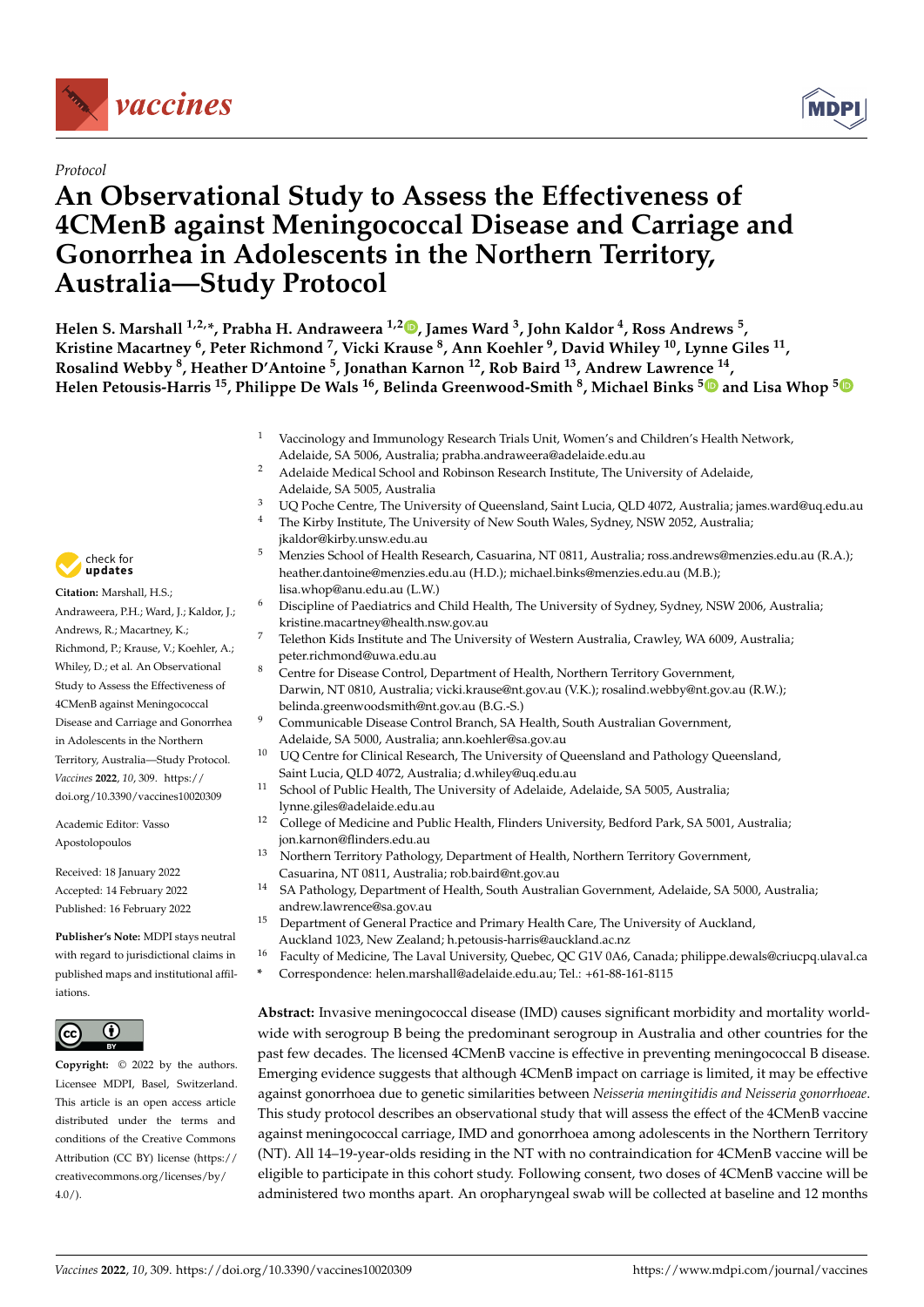to detect pharyngeal carriage of *Neisseria meningitidis* by PCR. The main methodological approaches to assess the effect of 4CMenB involve a nested case control analysis and screening method to assess vaccine effectiveness and an Interrupted Time Series regression analysis to assess vaccine impact. Research ethics approvals have been obtained from Menzies and Central Australian Human Research Ethics Committees and the Western Australian Aboriginal Health Ethics Committee. Results will be provided in culturally appropriate formats for NT remote and regional communities and published in international peer reviewed journals. ClinicalTrials.gov Identifier: NCT04398849.

**Keywords:** vaccination; 4CMenB; vaccine; meningitis; meningococcal disease; gonorrhoea

#### **1. Introduction**

Invasive meningococcal disease (IMD) caused by *Neisseria meningitidis* is a rare but serious infection and an important cause of mortality worldwide [\[1](#page-12-0)[,2\]](#page-12-1). Clinically it presents as meningitis and or septicaemia, with a case fatality rate between 4.1–20.0% [\[3\]](#page-12-2). *N. meningitidis* is classified into serogroups based on the biochemical composition of the capsular polysaccharide, with serogroup B causing the majority of IMD in Europe, Australia, New Zealand and much of America [\[4\]](#page-12-3).

Exposure to *N. meningitidis* is common in the general population, resulting in asymptomatic oropharyngeal carriage that may be transient, or long-term [\[5\]](#page-12-4). Age influences carriage, with an increase from 15 years to a peak at around 19 years [\[6\]](#page-12-5). The United Kingdom introduced the meningococcal B vaccine (4CMenB®, Bexsero®) into its national immunization program for infants and toddlers in 2015 and the vaccine was shown to protect children under the age of 2 years from IMD [\[7\]](#page-12-6). However, 4CMenB does not have significant effects on carriage of disease-causing meningococci, including group B [\[8\]](#page-12-7).

Emerging evidence suggests that 4CMenB may protect against gonorrhoea, a sexually transmissible infection (STI) which is identified by the World health Organisation as a public health priority. An estimated 106 million cases of gonorrhoea are diagnosed worldwide each year with the number increasing in recent years [\[9\]](#page-12-8). Gonococcal infections commonly present as urethritis in males and cervicitis in females, but mucosal infections of rectum, pharynx and eye frequently occur [\[10–](#page-12-9)[12\]](#page-12-10). In addition, gonococcal infections can lead to pelvic inflammatory disease, adverse pregnancy outcomes, infertility and neonatal complications. In Australia, gonorrhoea notifications increased by 80% over a 5-year period from 2013 to 2017 (from 65.5 to 118 per 100,000) [\[13\]](#page-12-11). The Northern Territory (NT) has the highest rate of gonorrhoea notifications in Australia with 686.6 per 100,000 reported in 2017 [\[14\]](#page-12-12). The gonorrhoea notification rate in the Aboriginal and Torres Strait Islander population was 6.6 times higher than the non-Indigenous population in 2017 (627.5 per 100,000 versus 95.6 per 100,000) [\[13\]](#page-12-11). A recent study on potential disseminated gonococcal infection between January 2010 and September 2018 reported 106 cases in the Top End of the NT. Of these, 94 (88.7%) were among Indigenous Australians and the highest incidence was in the 15–19 year old age group [\[15\]](#page-12-13). Variations exist across regions within the NT, which is divided into two major areas; the Top End which covers 516,945 square kilometres and a population of approximately 250,000 and Central Australia, which covers 830,220 square kilometres and a population of approximately 41,000. The Central Australian region communities have much higher notification rates than the Top End communities.

The effectiveness of antibiotics for gonorrhoea has been compromised due to emerging resistance to broad-spectrum Cephalosporins, and development of an effective gonorrhoea vaccine has been challenging. However, surveillance reports from Cuba, New Zealand and Canada showed a decline in gonorrhoea incidence following vaccination against *N. meningitidis* [\[10–](#page-12-9)[12,](#page-12-10)[16\]](#page-12-14). A recent transmission-dynamic model showed that a vaccine conferring 31% protection (as estimated for the MeNZB) for 2–4 years could reduce the incidence of gonorrhoea by 45% by 2030 [\[17\]](#page-12-15).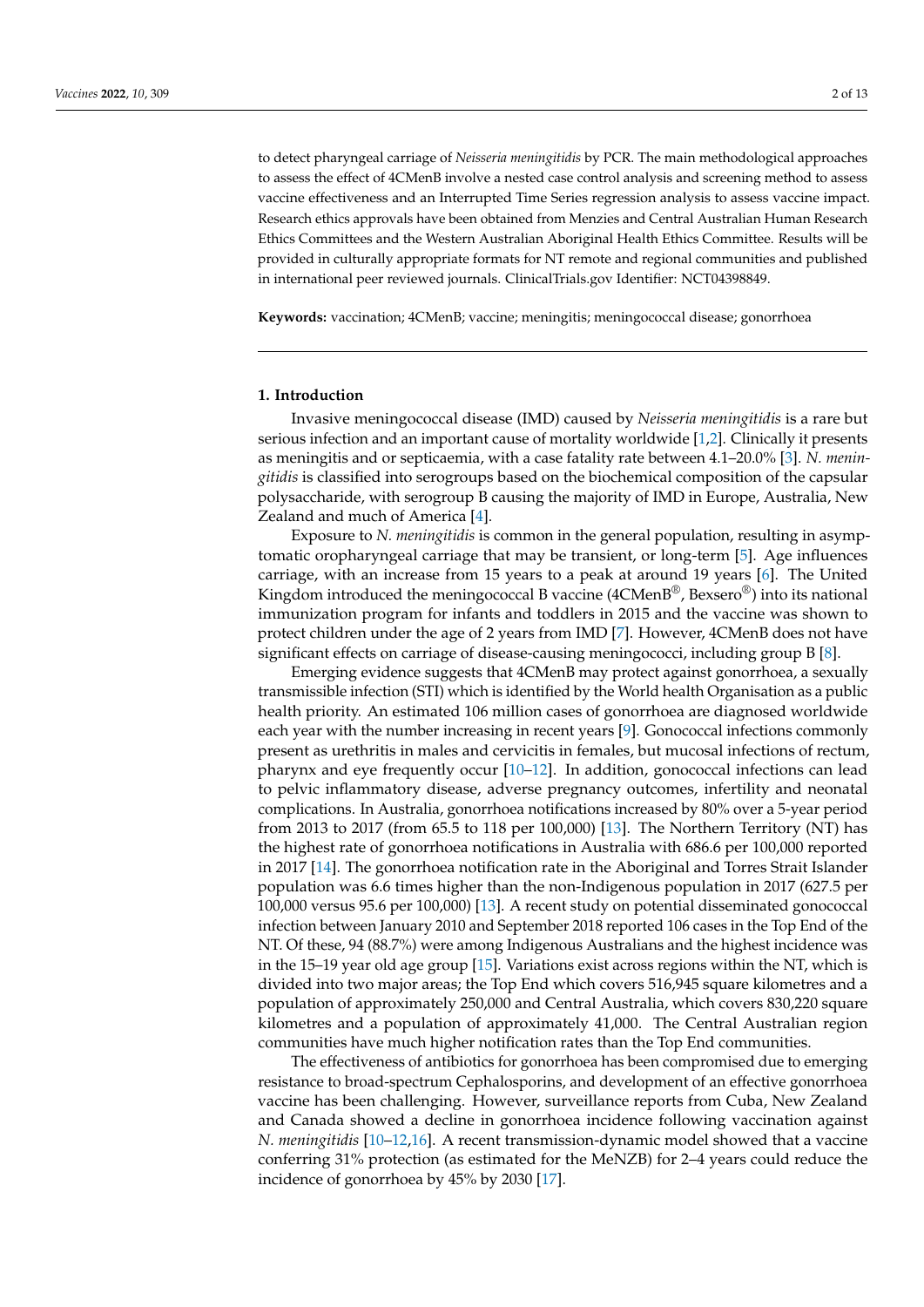In addition to having the highest rates of gonorrhoea, the NT also has the highest rate of IMD in Australia with 2.0 per 100,000 reported in the first 6 months of 2019 [\[18\]](#page-12-16). Carriage prevalence of *N. meningitidis* is higher in Aboriginal people than in non-Aboriginal people [\[8\]](#page-12-7). As the NT has the highest burden of both gonorrhoea and meningococcal disease in Australia, this is an important setting to conduct the proposed study.

The aim of this study is to implement a 4CMenB vaccination program for young people aged 14–19 years of age, residing in the NT and to evaluate the effectiveness of the vaccine on gonorrhoea, meningococcal carriage and IMD.

# **2. Materials and Methods**

Exclusion criteria include anaphylaxis following any component of the Bexsero® vaccine, previous receipt of the MenB vaccine, Bexsero<sup>®</sup> (previous receipt of MenNZB<sup>TM</sup> is allowed), known pregnancy, clinical conditions representing a contraindication to intramuscular vaccination and venepuncture. A temporary exclusion of a 14-day interval between receipt of study vaccine and COVID-19 vaccines applies. Eligible 14–19-year-olds can participate in the study via schools or via government and non-government immunisation clinics including Aboriginal Community Controlled Health Organisations (ACCHO). The 14–19-year-old age group is selected to enable vaccination prior to rapid carriage and STI acquisition. Conducting the study in schools provides an opportunity to use the existing school immunization program and infrastructure in a closed accessible environment with potential for the highest rates of participation. The objectives and outcome measures are detailed in Table [1.](#page-3-0)

| Objective  |                                                                                                                                                                                                                  | <b>Outcome and Outcome Measure</b>                                                                                                                                                                                                                                                                                                                             |  |
|------------|------------------------------------------------------------------------------------------------------------------------------------------------------------------------------------------------------------------|----------------------------------------------------------------------------------------------------------------------------------------------------------------------------------------------------------------------------------------------------------------------------------------------------------------------------------------------------------------|--|
| Primary    |                                                                                                                                                                                                                  |                                                                                                                                                                                                                                                                                                                                                                |  |
|            | Estimate the effectiveness of 4CMenB against<br>gonorrhoea in 15- to 19-year-olds.                                                                                                                               | Primary analysis                                                                                                                                                                                                                                                                                                                                               |  |
| 1.         |                                                                                                                                                                                                                  | 4CMenB vaccination status in the population with gonorrhoea,<br>compared to randomly selected Chlamydia controls (Case-control<br>method).                                                                                                                                                                                                                     |  |
|            |                                                                                                                                                                                                                  | Other analyses                                                                                                                                                                                                                                                                                                                                                 |  |
|            |                                                                                                                                                                                                                  | 4CMenB vaccination status in the population with gonorrhoea,<br>compared to randomly selected controls from the Australian<br>Immunisation Register (Case-control method).<br>4CMenB vaccination status in the population with gonorrhoea,<br>$\bullet$<br>compared to the general population (Screening method).                                              |  |
| 2.         | Estimate the effect of 4CMenB on carriage of all<br>Neisseria meningitidis in 14- to 19-year-olds (12<br>months compared to baseline).                                                                           | N. meningitidis carriage as measured by PCR at baseline compared<br>to 12 months.                                                                                                                                                                                                                                                                              |  |
|            | Secondary                                                                                                                                                                                                        |                                                                                                                                                                                                                                                                                                                                                                |  |
| Gonorrhoea |                                                                                                                                                                                                                  |                                                                                                                                                                                                                                                                                                                                                                |  |
| 3.         | Estimate the vaccine impact of 4CMenB on<br>gonorrhoea notification rates in 15- to<br>19-year-olds (difference in gonorrhoea<br>notification rates before and after the<br>introduction of the 4CmenB vaccine). | All laboratory confirmed notifications of gonorrhoea in the six years<br>$\bullet$<br>preceding 4CMenB vaccination compared to three years post<br>vaccination (Interrupted time series analysis).<br>All laboratory confirmed notifications of gonorrhoea in<br>٠<br>15-19-year-olds in the vaccinated population compared to the<br>unvaccinated population. |  |
| 4.         | Estimate 4CMenB vaccine impact and<br>effectiveness against gonorrhoea in males<br>and females.                                                                                                                  | All laboratory confirmed notifications of gonorrhoea in the<br>$\bullet$<br>vaccinated population compared to the unvaccinated population<br>stratified by gender.                                                                                                                                                                                             |  |

<span id="page-3-0"></span>**Table 1.** Objectives and outcome measures.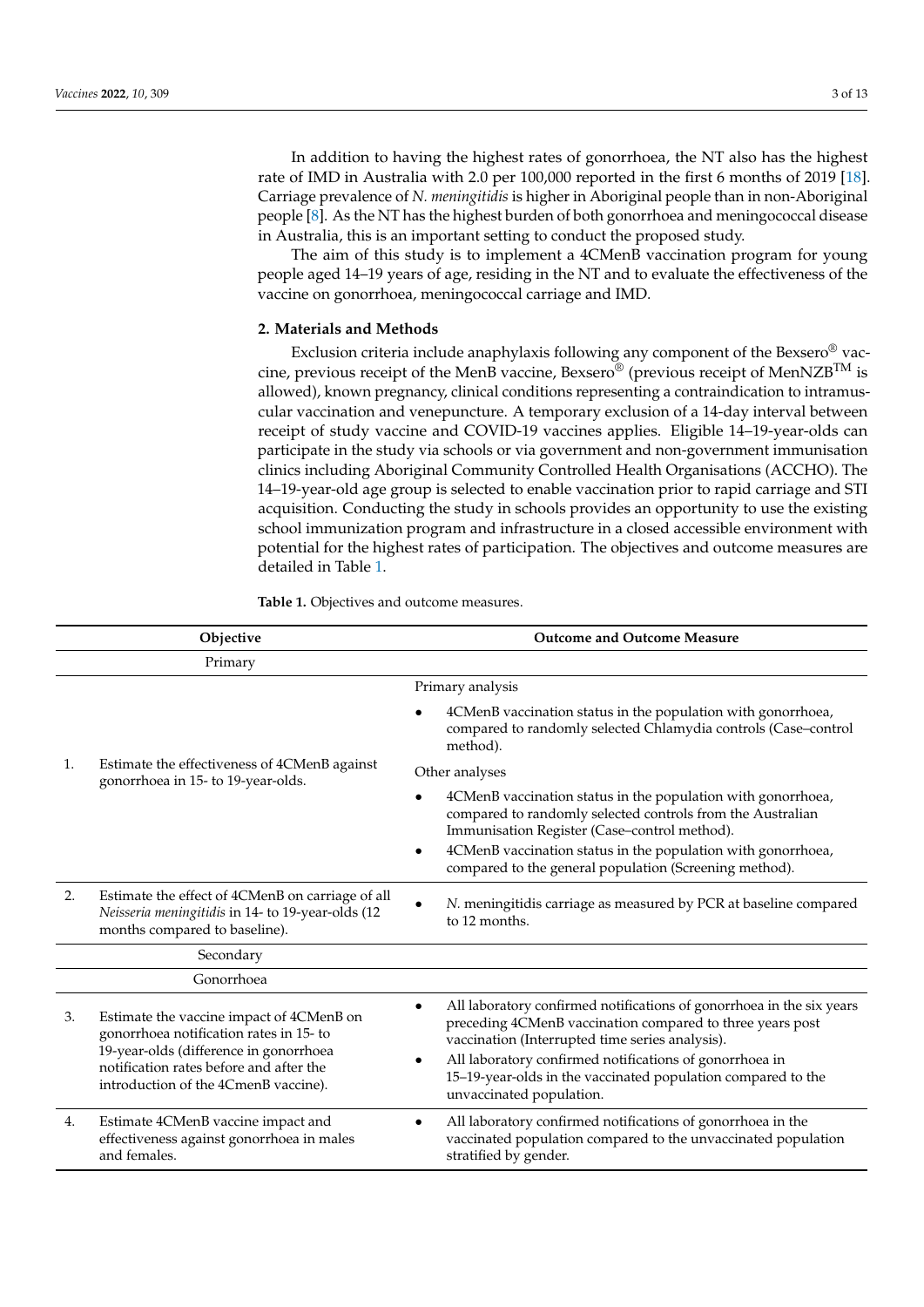# **Table 1.** *Cont*.

|              | Objective                                                                                                                                                                                                                       |           | <b>Outcome and Outcome Measure</b>                                                                                                                                                                   |
|--------------|---------------------------------------------------------------------------------------------------------------------------------------------------------------------------------------------------------------------------------|-----------|------------------------------------------------------------------------------------------------------------------------------------------------------------------------------------------------------|
| 5.           | Estimate 4CMenB vaccine impact and<br>effectiveness against gonorrhoea by location<br>(regional, remote, very remote).                                                                                                          | $\bullet$ | All laboratory confirmed notifications of gonorrhoea in the<br>vaccinated population compared to the unvaccinated population<br>stratified by geographical location (regional, remote, very remote). |
|              | N. meningitidis-carriage                                                                                                                                                                                                        |           |                                                                                                                                                                                                      |
| 6.           | Estimate the difference in carriage prevalence of<br>disease-causing genogroups of N. meningitidis (A,<br>B, C, E, X, W, Y) in 14-19-year-olds at baseline<br>compared to 12 months after receiving two doses<br>of 4CmenB.     |           | Detection of all disease-causing genogroup of N. meningitidis (A, B,<br>C, E, X, W, Y) by PCR at baseline and at 12 months.                                                                          |
| 7.           | Estimate the difference in carriage prevalence of<br>each disease-causing genogroup of N.<br>meningitidis (A, B, C, E, X, W, Y) in<br>14-19-year-olds at baseline compared to 12<br>months after receiving two doses of 4CmenB. |           | Detection of each disease-causing genogroup of N. meningitidis (A,<br>B, C, E, X, W, Y) by PCR at baseline and at 12 months.                                                                         |
| 8.           | Estimate the difference in carriage prevalence of<br>non-groupable N. meningitidis in 14-19-year-olds<br>at baseline compared to 12 months after<br>receiving two doses of 4CMenB.                                              |           | Detection of all non-groupable N. meningitidis by PCR at baseline<br>and at 12 months.                                                                                                               |
| 9.           | Describe the acquisition of all and invasive N.<br>meningitidis after receiving two doses of 4CMenB.                                                                                                                            |           | Acquisition of N. meningitidis (negative at baseline, positive at<br>12-month follow-up) as measured by PCR.                                                                                         |
|              | Meningococcal disease                                                                                                                                                                                                           |           |                                                                                                                                                                                                      |
| 10.          | Estimate the vaccine impact and effectiveness of<br>4CMenB administered to young adults on group<br>B IMD in 14- to 19-year-olds                                                                                                | ٠         | Notifications of group B IMD in the 4CMenB vaccinated population<br>compared to the unvaccinated population.                                                                                         |
|              |                                                                                                                                                                                                                                 | $\bullet$ | Notifications of IMD in the six years preceding 4CMenB vaccination<br>compared to three years post vaccination (Interrupted time<br>series analysis).                                                |
| 11.          | Estimate the vaccine impact and effectiveness of<br>4CMenB administered to young adults on group<br><b>B</b> IMD in all ages                                                                                                    |           | 4CMenB vaccination status in the population with IMD, compared<br>to the general population (Screening method).                                                                                      |
|              |                                                                                                                                                                                                                                 | $\bullet$ | 4CMenB vaccination status in the population with IMD, compared<br>to randomly selected controls from the Australian Immunisation<br>Register (Case-control method).                                  |
| Risk factors |                                                                                                                                                                                                                                 |           |                                                                                                                                                                                                      |
| 12.          | Identify characteristics associated with<br>gonorrhoea in 15-19-year-olds.                                                                                                                                                      |           | Risk factors associated with gonorrhoea in 14-19-year-olds.                                                                                                                                          |
| 13.          | Identify characteristics associated with carriage<br>of all genogroups of N. meningitidis in<br>14-19-year-olds at baseline and 12 months.                                                                                      | $\bullet$ | Risk factors associated with carriage of all genogroups of N.<br>meningitidis in 14-19-year-olds at baseline and 12 months.                                                                          |
| 14.          | Identify characteristics associated with carriage<br>of disease-causing genogroups of N. meningitidis<br>$(A, B, C, E, W, X, Y)$ in 14-19-year-olds at baseline<br>and 12 months.                                               |           | Risk factors associated with carriage of disease-causing genogroups<br>of N. meningitidis (A, B, C, E, W, X, Y) in 14-19-year-olds at baseline<br>and 12 months.                                     |
|              | Cost effectiveness                                                                                                                                                                                                              |           |                                                                                                                                                                                                      |
| 15.          | Estimate the cost effectiveness of a 4CMenB<br>program for young adults on meningococcal<br>disease and gonorrhoea.                                                                                                             |           | Cost of meningococcal disease (acute care and management of<br>sequelae up to one year) and cost of treatment of gonorrhoea<br>compared to cost of 4CMenB vaccine.                                   |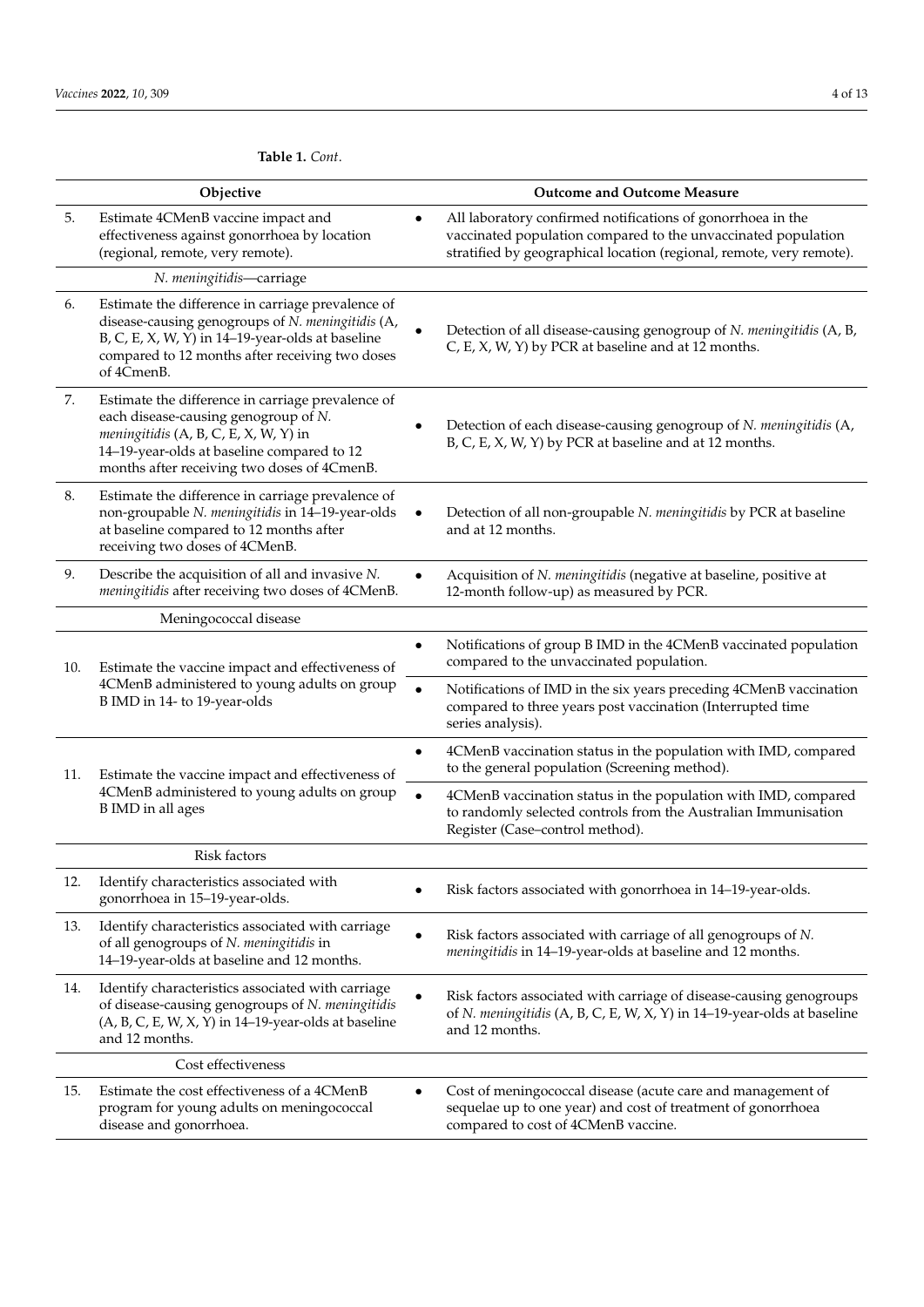|     | <b>Objective</b>                                                                                            |           | <b>Outcome and Outcome Measure</b>                                                     |
|-----|-------------------------------------------------------------------------------------------------------------|-----------|----------------------------------------------------------------------------------------|
|     | Exploratory                                                                                                 |           |                                                                                        |
| 16. | Describe the genetic diversity of <i>N. meningitidis</i><br>(disease associated and all carriage isolates). | $\bullet$ | Describe whole genome sequencing of N. meningitidis (A, B, C, E, W,<br>X, Y) isolates. |
|     | $1\overline{7}$ . Deceniled the second collection of $M$ corrections.                                       |           |                                                                                        |

**Table 1.** *Cont*.

17. Describe the genetic diversity of *N. gonorrhoea* isolates during implementation and follow up period.

• Describe whole genome sequencing of *N. gonorrhoeae* isolates.

#### *2.1. Study Population*

All 14–19-year-olds residing in the NT are eligible to participate. It is expected that a large number of the participants will be Aboriginal and Torres Strait Islander young people comprising 40% of the population of the NT, the highest proportion of Indigenous people in any Australian state or territory Australian Bureau of Statistics. Estimates of Aboriginal and Torres Strait Islander Australians [\[19\]](#page-13-0). Of the 14–19-year-old Aboriginal and Torres Strait Islander Australians residing in the NT, approximately, 52% live in outer regional areas, 19% live in remote and 29% live in very remote regions Australian Bureau of Statistics. Estimates of Aboriginal and Torres Strait Islander Australians [\[19\]](#page-13-0).

#### *2.2. Study Processes*

Immunisation providers will receive training in all study procedures, including informed consent, collection of posterior oropharyngeal swabs and 4CMenB vaccination.

Those participating via the school program will require written/electronic informed consent from the parent/guardian. Those participating via health clinics will be able to provide written consent for themselves if they are aged 16 years and above and parental/guardian consent will be required for those under 16 years. Participants and parents are provided with the contact details of the study coordinators to obtain any additional information that they may require prior to or after receiving the vaccination.

Participation includes three visits (Figure [1\)](#page-6-0). During visit one, the participants will be asked to complete a one-page de-identified questionnaire to obtain information on characteristics that are known to be relevant to carriage of *N. meningitidis* including smoking/tobacco history, household size, recent respiratory tract infections and recent use of antibiotics. The immunisation providers will then obtain an oropharyngeal swab which will be placed immediately in STGG transport medium (skim milk, tryptone, glucose and glycerine; Thermo-Fisher Scientific Australia) [\[20\]](#page-13-1) and transported to NT Pathology [\[21\]](#page-13-2). The immunisation provider will then administer the first dose of the licensed 4CMenB vaccine. The second visit will be scheduled a minimum of 2 months after the first visit and an SMS reminder will be sent 2 days prior to the scheduled date to notify parents/guardians/participants of the follow up visit. During the second visit, the participants will receive the second dose of the 4CMenB vaccine. The required minimal time interval between the 4CMenB vaccine and other vaccines including the COVID-19 vaccine will be maintained based on prevailing guidelines. The third visit will be scheduled 12 months after the first visit and a similar SMS reminder will be sent. During the third visit, the participants will be asked to complete the same study questionnaire that was completed at visit one and the second posterior oropharyngeal swab will be obtained. All participants will receive a \$20 value voucher at visits 1 and 3 to reimburse them for their time.

All collected data including consent forms, questionnaires and swab analysis results will be securely stored on a password-protected database held by the Adelaide Health Technology Assessment, The University of Adelaide. Range and logic checks will be performed on all collected data.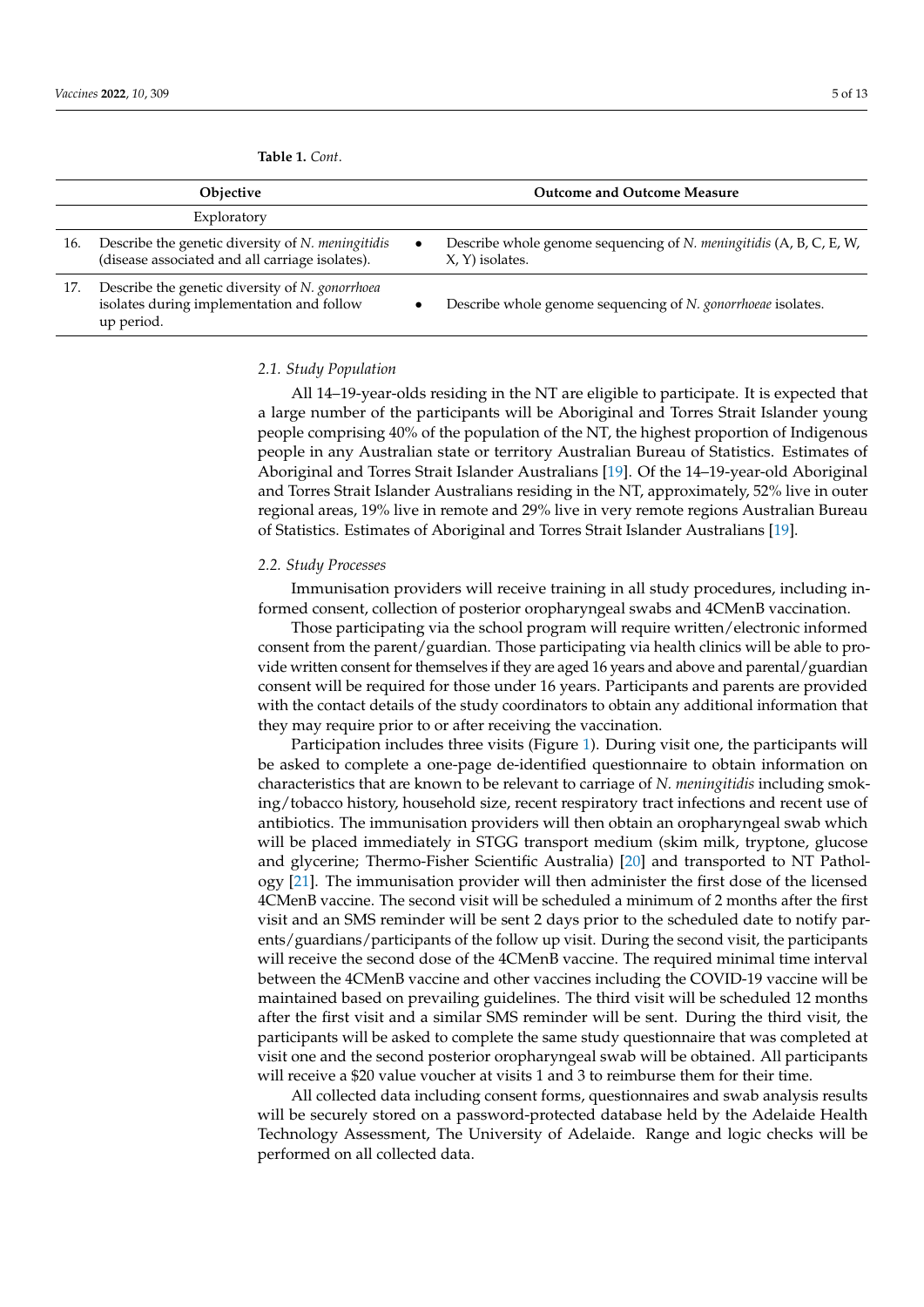<span id="page-6-0"></span>

**Figure 1.** Study design.

**Figure 1.** Study design.

# *2.3. Patient and Public Involvement*

The study materials will be reviewed by a Youth Advisory Group and an Aboriginal Advisory Group at several stages. Public, Independent, Catholic, Christian and Lutheran schools in the NT will provide information to parents/guardians and students and support the roll out of the study in schools. The ACCHOs will provide information about the cation strategy has been developed by a public relations/communications company in study to their communities and support the roll out in clinics. A multimedia communicollaboration with the media team of the University of Adelaide. Key strategies include website development (B Part of it NT. Available online: bpartofitnt.com.au (accessed on 17 January 2022)), brand identity 'B Part of it NT', a Facebook page, advertising and creating supporting material in English and up to 10 Aboriginal languages to be used in remote settings, a flip chart explaining the study in a simplified version to be used alongside the participant information sheets, ambassador engagement, public relations and management and media training. Participants and parents are encouraged to provide feedback on the study using the B Part of it NT Facebook page.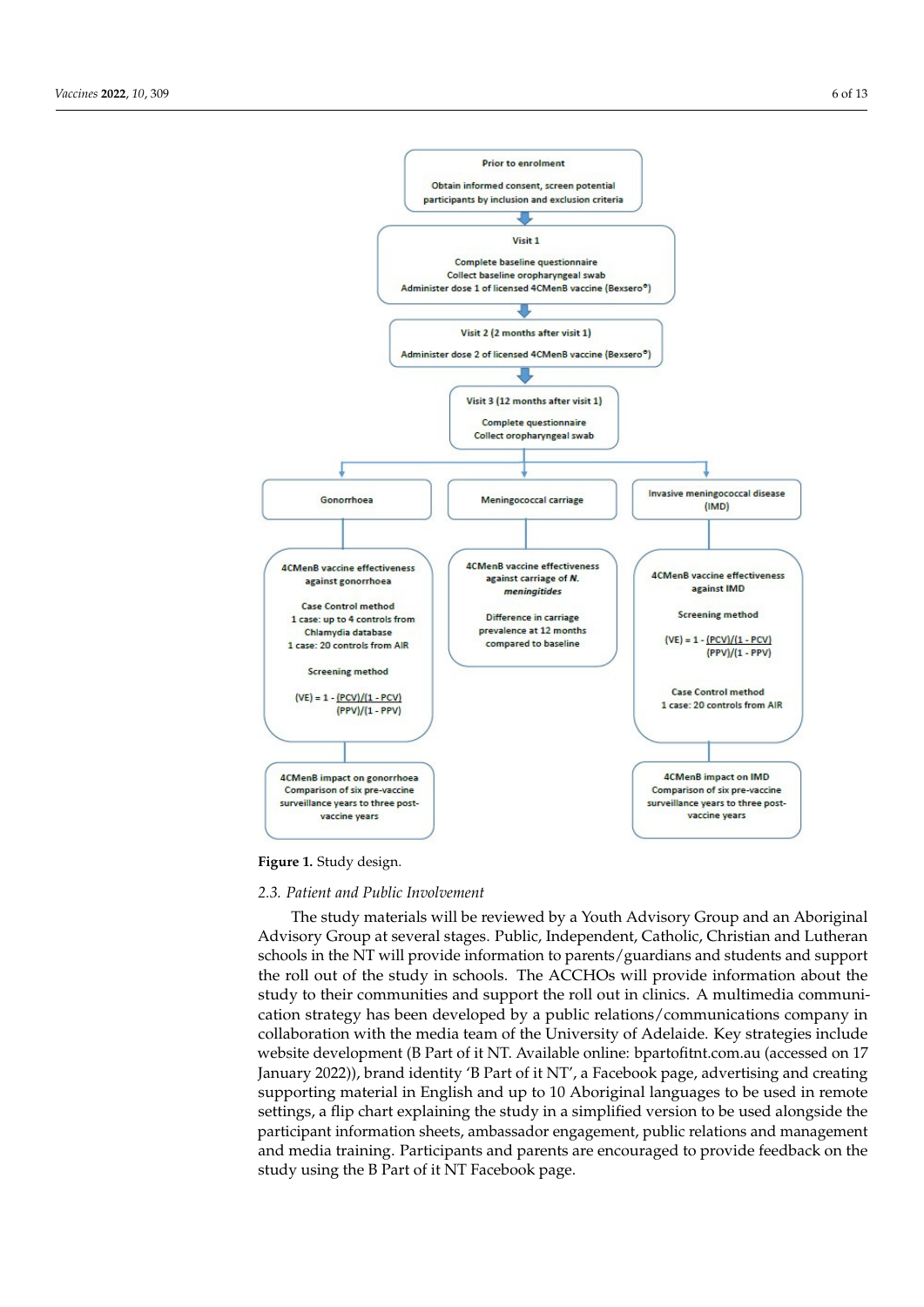# *2.4. Ethics and Dissemination*

The study has been approved by the Human Research Ethics Committee (HREC) of the Northern Territory Department of Health and Menzies School of Health Research (Reference Number: 2019-3507), the Central Australian HREC (Reference Number: 2019-3524) and the Western Australian Aboriginal Health Ethics Committee (Reference Number: 996). The progress of the study will be communicated to all stakeholders via monthly newsletters. The final study results will be provided to participants, parents/guardians, stakeholders and the general public via media including television, radio and print media. Results will be provided in culturally appropriate ways as advised by the Aboriginal advisory Group and Youth advisory group including use of media. The results will be presented at local, national and international scientific meetings and published in peer reviewed journals.

# *2.5. Study Safety Monitoring and Surveillance*

Vaccine safety and adverse events will be routinely monitored through an enhanced passive surveillance system used for timely detection of adverse events following immunisation through the NT Department of Health, Centre for Disease Control (CDC). Participants/parents are given the contact details of the Immunisation Unit of the NT Centre for Disease Control and advised to report any AEFI to the Immunisation Unit. Serious adverse events (SAEs) which are considered to be related to administration of 4CMenB will be reported to the HRECs, the study sponsor, the Therapeutic Goods Administration (Australian Government) and the vaccine manufacturer within 72 h of the site becoming aware of the SAE. A study vaccine safety committee comprising independent vaccine safety experts has been established and will review all study-related vaccine safety data in accordance with a vaccine safety surveillance protocol. Monthly summaries of all reported adverse events will be provided to the vaccine safety committee and the vaccine manufacturer.

#### *2.6. Training of Immunisation Providers*

Immunisation nurses will be trained in obtaining posterior oropharyngeal swabs to ensure a standardised collection technique. Training manuals and a training video including standard swab collection will be available at all sites for continuous training. Schools and clinics will be randomly selected for monitoring of protocol-related study processes including consent and technique of obtaining the throat swab.

#### *2.7. Laboratory Processes*

On receipt of samples at NT Pathology, DNA will be extracted using automated extraction on the Roche MagnaPure system and subjected to PCR screening for the presence of specific meningococcal DNA (using PorA gene detection). Any sample yielding a positive PCR will be identified and cultured for *Neisseria* species on selective and nonselective agar and incubated overnight in  $CO<sub>2</sub>$  at 35 °C. Plates will be examined daily for isolates up to 72 h. *N. meningitides* will be identified by standard diagnostic laboratory bacteriological methods using oxidase reaction and MALDI with further PCR testing to determine the capsular group (A, B, C, W, X, Y). Genomic DNA will be extracted and sequenced via the Illumina platform. Raw reads will undergo quality control and trimming to ensure only high-quality reads are analysed. Relevant typing data, resistance markers, and phylogenetic analyses will be carried out using several software tools [\[22\]](#page-13-3).

#### *2.8. Data and Statistical Analysis Plan*

Basic demographic data and risk factors for meningococcal disease (from the questionnaire), laboratory results and vaccination data will be entered into the study database. IMD and gonorrhoea rates will be obtained from routine surveillance data from the CDC, NT. For the case–control and screening method analyses, data custodians from AIR and CDC NT will link participant records and assign unique study IDs prior to sending data to the study team. No identifying information will be stored in the main study database. Infection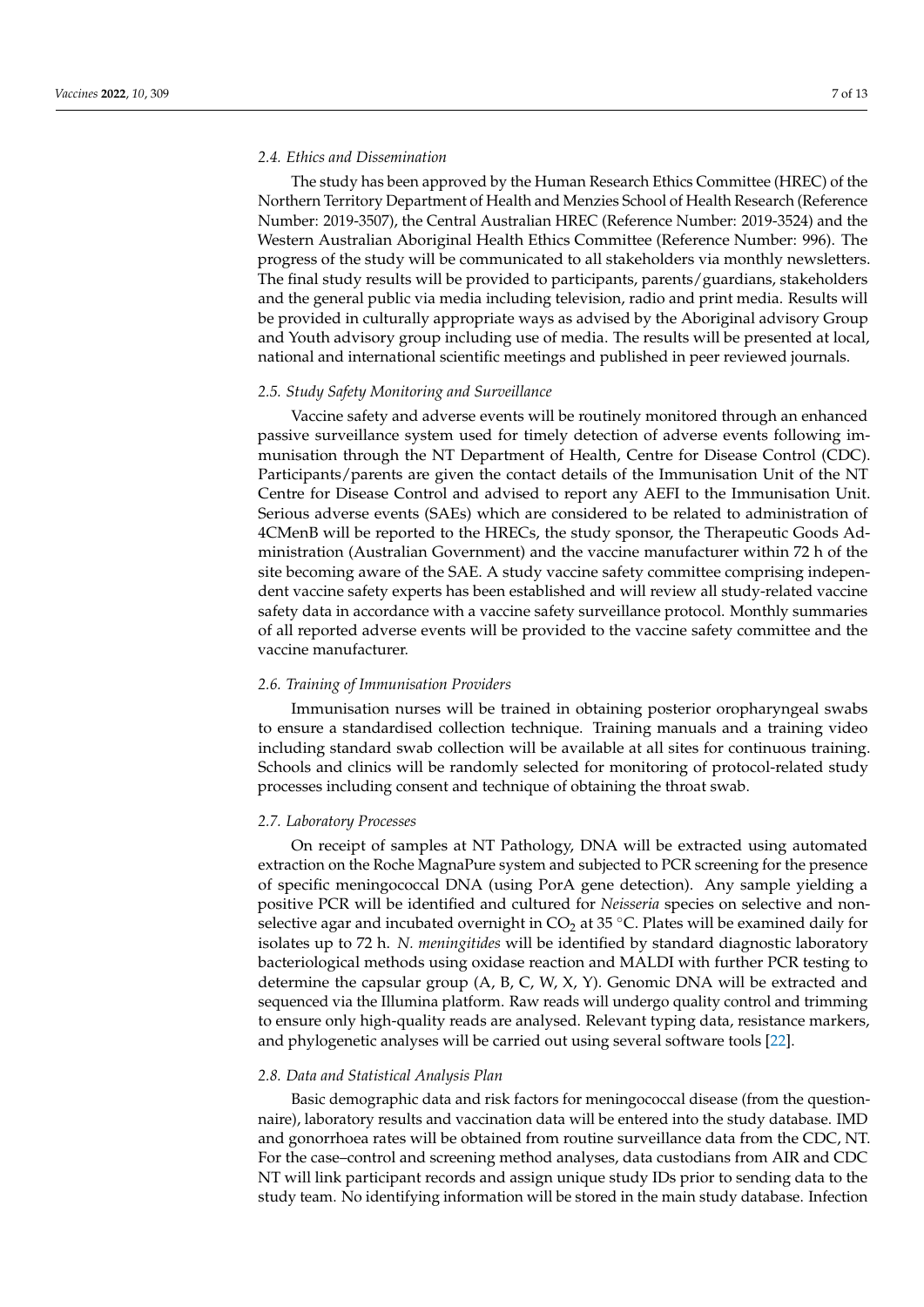rates for IMD and gonorrhoea for various demographic subgroups will be estimated from CDC NT surveillance data, and a many-to-one merge will be used to link background rates to individual records, so as to adjust for these rates in the subsequent analyses.

There are some limitations for observational studies with potential for bias and confounding. Some of the potential sources of bias identified include, any changes to the current practice of notifications over the study period, differences in case ascertainment due to variation in extent of screening and contact tracing, differences in healthcare seeking behaviour for STI treatment and vaccination, extent of other STI prevention/health promotion programs offered in the region, missing data, misclassification of the outcome, differences in lab diagnostics and those lost to follow up during the study period.

To partly mitigate the effects of some of the potential biases, different study designs will be utilized in the investigation of the research hypotheses. This approach will aid in triangulation of findings and strengthen the conclusions that will be drawn from the study [\[23\]](#page-13-4). Since there is considerable debate about the circumstances under which causality can be tested or assumed, we will use two different approaches with differing and unrelated key sources of potential biases in assessing vaccine effectiveness. The two are the screening approach and the case–control approach. In the screening approach, results are compared between different populations in different contexts (cross-context comparisons). In the case–control approach, two different control groups will be used, namely controls from the STI notification (Chlamydia) database and the Australian Immunisation register (AIR). These approaches will not give the same estimates of the causal effect unless all analyses are unbiased.

# *2.9. Sample Size*

For ethical and equity reasons, all 14–19-year-olds in the NT in 2021–2022 will be eligible to be offered 4CMenB. The estimated eligible population is 14,077, of whom 5621 or 40% are Aboriginal or Torres Strait Islander (June 2016 estimates). We conservatively anticipate 40–50% participation of this population group and up to 30% non-return at 12 months due to factors such as interstate and intra-territory travel.

# 2.9.1. Gonorrhoea Infection Power Calculations

Case–control study: To assess the vaccine effectiveness of 4CMenB on gonorrhoea, assuming 1350 cases of gonorrhoea among 15–19-year-olds in the NT (Australian Bureau of Statistics) over a three year period (i.e., 450 per annum), a ratio of 3 matched controls to 1 case and assuming 50% of the eligible control population vaccinated with a correlation of 0.1, the study has at least 90% power at alpha = 0.05 to detect vaccine effectiveness of at least  $20\%$  (i.e., OR = 0.8 or less) and allowing for correlation between cases and controls on basis of 0.2. With this estimated number of cases and controls, the study is adequately powered even if 40% of the eligible population is vaccinated.

Interrupted time series study: A power simulation study that assumed three years of monthly observations post-implementation in each of the vaccinated and unvaccinated groups, constant gonorrhoea counts over time in the unvaccinated group (i.e.,  $\sim$ 450/12 = 37.5 cases per month, so  $\mu$  = 3.62), and a Poisson distribution of counts was conducted. Using the method of Feiveson with 1000 runs, the power to detect a coefficient of −0.008 in the vaccinated group as significant is 0.84 (alpha = 0.05, two-tailed test). This equates to a 9.6% reduction in cases in the vaccinated group relative to unvaccinated group (from 450 to 407 cases p.a.), assuming the two groups are of equal size.

#### 2.9.2. Meningococcal Carriage Power Calculations and Impact on Disease

Assuming an overall carriage prevalence at baseline of 6.8% (B Part of it study, unpublished data), a sample size of 5239 is required in order to have 80% power to detect a 20% reduction at 12 months (alpha = 0.05, two-tailed test) or 7011 participants to have 90% power. We will recruit at least 5239 and up to 7011 participants during the study. This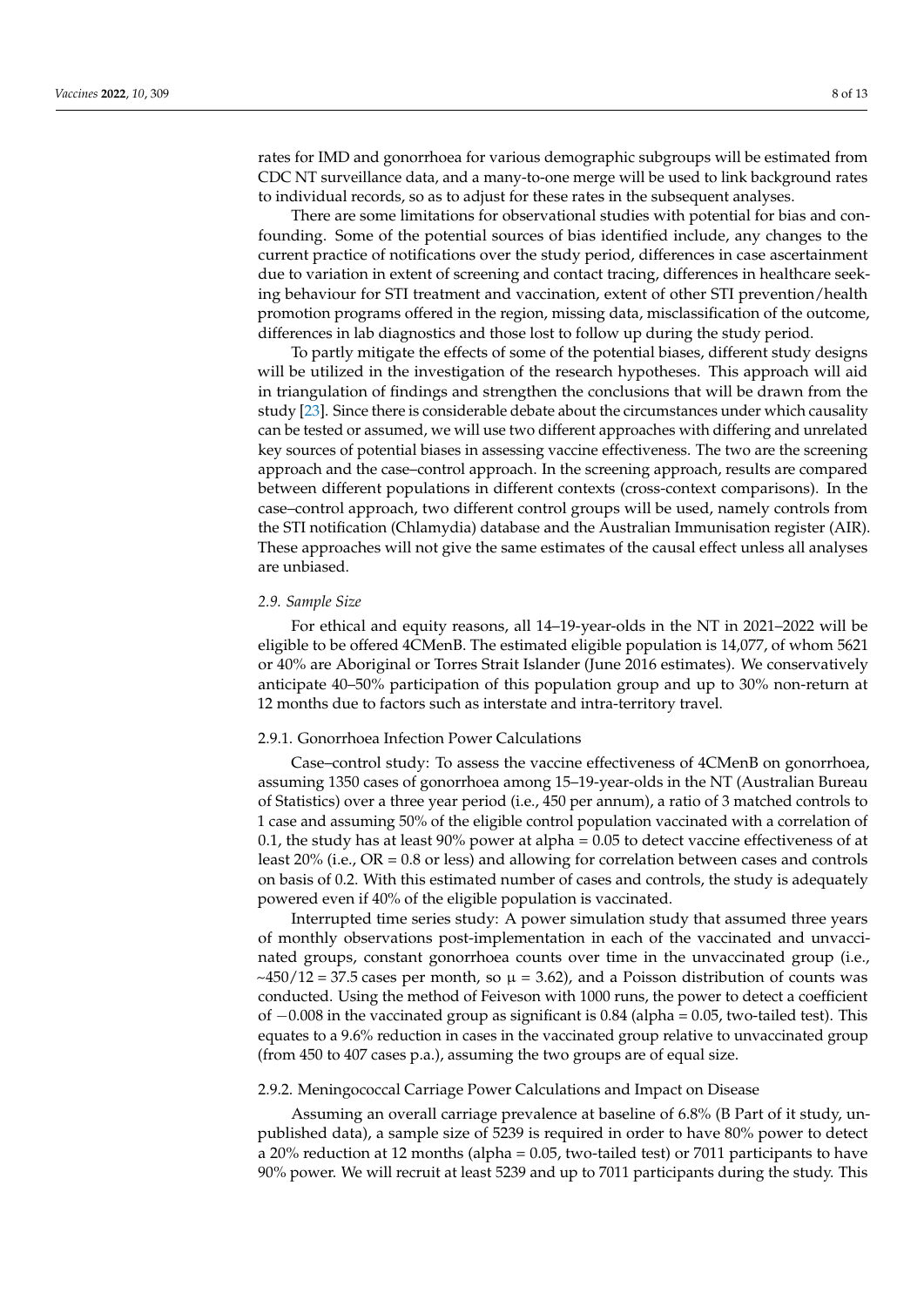calculation incorporates a correlation between the baseline and 12-month measures of 0.25 ('B Part of It' study) and 30% loss to follow-up.

#### *2.10. Statistical Analyses*

All analyses will be performed according to a pre-specified statistical analysis plan using Stata version 15.

#### **3. Primary Objectives**

# *3.1. Evaluation of the Effectiveness of 4CMenB Vaccine against Gonorrhoea in 15 to 19 Year Olds*

The primary analysis on vaccine effectiveness (VE) will be performed using a case– control method using controls from the sexually transmitted infections (STI) notification database for chlamydia. A case will be defined as any laboratory confirmed case of gonorrhoea among 15–19-year-olds notified to the CDC. For each case, up to four controls will be randomly sampled from a de-identified dataset of individual records extracted from the Chlamydia notification database of the CDC. Although increasing the number of controls per case increases statistical power, beyond a ratio of four controls per case only small improvements in power are expected [\[24,](#page-13-5)[25\]](#page-13-6). A secondary case–control analysis will be performed using controls from the Australian Immunisation register (AIR). For each case, up to 20 controls will be randomly sampled from a de-identified dataset of individual records extracted from the AIR, following restriction of the database to the NT to ensure sampling from the same population. A previous similar study on assessing the effectiveness of the varicella vaccine in Australia has shown maximum precision using 20 controls per case [\[26\]](#page-13-7). Controls from both AIR and STI databases will be matched to cases by date of birth  $\pm$  4 weeks. Vaccination status of controls will be ascertained from the AIR after selection and vaccination considered valid if received  $\geq$ 3 months before the date of laboratory confirmation of gonorrhoea in the matched case. This method of control ascertainment has been used previously to assess VE of *Haemophilus influenzae* serotype B, pertussis, varicella and measles vaccines in Australia [\[26\]](#page-13-7). Conditional logistic regression models will be generated in Stata to estimate VE.

VE will also be estimated using the screening method for 15–19-year-olds with laboratory-confirmed gonorrhoea within 3 months of receiving two doses of the 4CMenB vaccine. The comparator group will include all 15–19-year-olds in the NT. Using the screening method, VE will be estimated as  $1 - \frac{PCV(1-PCV)}{PPV(1-PPV)}$  where *PCV* is the proportion of vaccinated MenB cases and *PPV* is the vaccine coverage in the age group being analysed [\[27\]](#page-13-8). Vaccine coverage data for each age group will be obtained from the AIR.

# *3.2. Estimation of the Effect of 4CMenB on Carriage of all Neisseria Meningitidis in 14 to 19 Year Olds (12 Months Compared to Baseline)*

Carriage prevalence of all *N. meningitidePPs* genogroups detected by PCR at 12 months will be compared with the results obtained at baseline using logistic regression. The difference in carriage at 12 months compared to baseline will be expressed as an odds ratio (OR) with 95% CI. Adjustments will be made for gender, age, smoking, ethnicity, remoteness area, household size (number of persons/room) as available and appropriate.

#### **4. Secondary Objectives**

#### *4.1. Gonorrhoea*

Vaccine impact on gonorrhoea will be estimated using surveillance data from the CDC for laboratory-confirmed gonorrhoea cases, comparing six pre-vaccine surveillance years to three post-vaccination years. Interrupted time series analysis will be used to evaluate the impact through regression modelling. To estimate impact in each age group (15, 16, 17, 18, 19 years), incidence rate ratios will be estimated by comparing case numbers in the postvaccination period with cases in the equivalent age cohort during the six pre-vaccination years. To take into account any changes over time unrelated to 4CMenB vaccination, the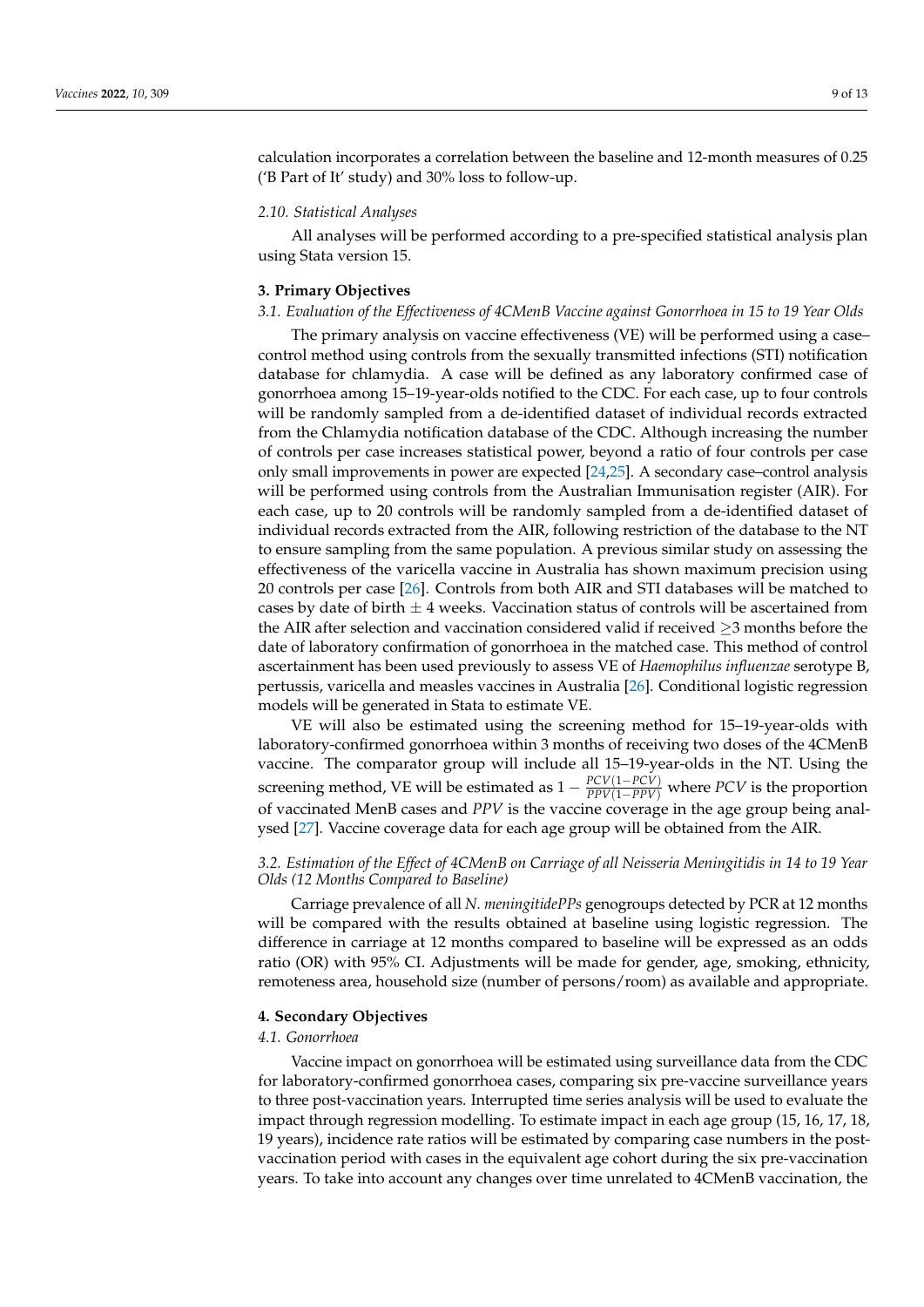IRRs will be adjusted using the relevant annual gonorrhoea incidence in all adults who were not in the vaccine-eligible age cohorts.

#### *4.2. N. meningitidis Carriage*

Carriage prevalence of all and each disease-causing genogroups of *N. meningitidis* (A, B, C, D, E, X, W, Y) and non-groupable *N. meningitidis* among 14–19-year-olds detected by PCR at 12 months will be compared with the results obtained at baseline using logistic regression. The difference in carriage at 12 months compared to baseline will be expressed as an odds ratio (OR) with 95% CI. Adjustments will be made for gender, age, smoking, ethnicity, remoteness area, household size (number of persons/room) as available and appropriate.

#### *4.3. Meningococcal Disease*

Evaluation of the vaccine impact and effectiveness of 4CMenB administered to young adults on group B IMD in 14- to 19-year-olds.

Vaccine impact on IMD will be estimated using surveillance data from CDC for laboratory-confirmed IMD cases, comparing six pre-vaccine surveillance years to three post-vaccination years as described above for gonorrhoea. Vaccine effectiveness (VE) will be evaluated using screening and case–control methods as described for gonorrhoea. For the case–control analysis, controls will be selected from AIR (20 controls per case). Controls will be matched to cases by date of birth $\pm 4$  weeks. Vaccination status of controls will be ascertained from the AIR after selection and vaccination considered valid if received  $\geq$ 14 days before the date of laboratory confirmation of IMD in the matched case.

# *4.4. Risk Factors*

Associations between risk factors and gonorrhoea or carriage of *N. meningitidis* will be reported using descriptive statistics.

#### *4.5. Analyses of Data Combined South Australian and NT Cohorts*

Although not available via the National Immunisation Programme, in 2018, the South Australian State Government introduced the 4CMenB vaccine to the State Immunisation schedule for children and young people in South Australia. The adolescent program commenced February 2019 and the effectiveness of the program is currently being evaluated [\[28\]](#page-13-9). We will combine data from the NT study with data from SA 4CMenB adolescent program and B part of it Study conducted in SA for meningococcal disease and gonorrhoea outcomes.

# *4.6. Cost Effectiveness*

A decision analytic model will be used to assess the cost-effectiveness of the 4CMenB vaccine against IMD and gonorrhoea. The model will represent the costs of delivering a vaccination program, the expected incidence of IMD and gonorrhoea with and without a vaccination program and the cost, quality of life and mortality effects of incident IMD and gonorrhoea.

A systematic review has already been conducted that informed the development of a model to evaluate the clinical and financial burden of IMD [\[3](#page-12-2)[,29\]](#page-13-10). Costs associated with the management of these infections will be estimated using Australian hospital costing data. These will be combined with literature-based estimates of the broader costs associated with these infections, as well as quality of life and mortality effects to estimate Quality Adjusted Life Year (QALY) gains [\[30\]](#page-13-11).

In the base case, future costs will be discounted to their present value at 5% annually and the healthcare system perspective will be employed as recommended by Australian guidelines [\[31\]](#page-13-12). Discount rates of 0% and 3.5% will be considered in the sensitivity analyses. The healthcare system perspective captures direct medical costs associated with the provision of a vaccination program, as well as with the treatment of IMD and gonorrhoea. To estimate indirect costs, two approaches will be used: human capital (HC) [\[32\]](#page-13-13) and friction cost (FC) methods [\[33\]](#page-13-14). The HC method estimates the reduction in gross earnings due to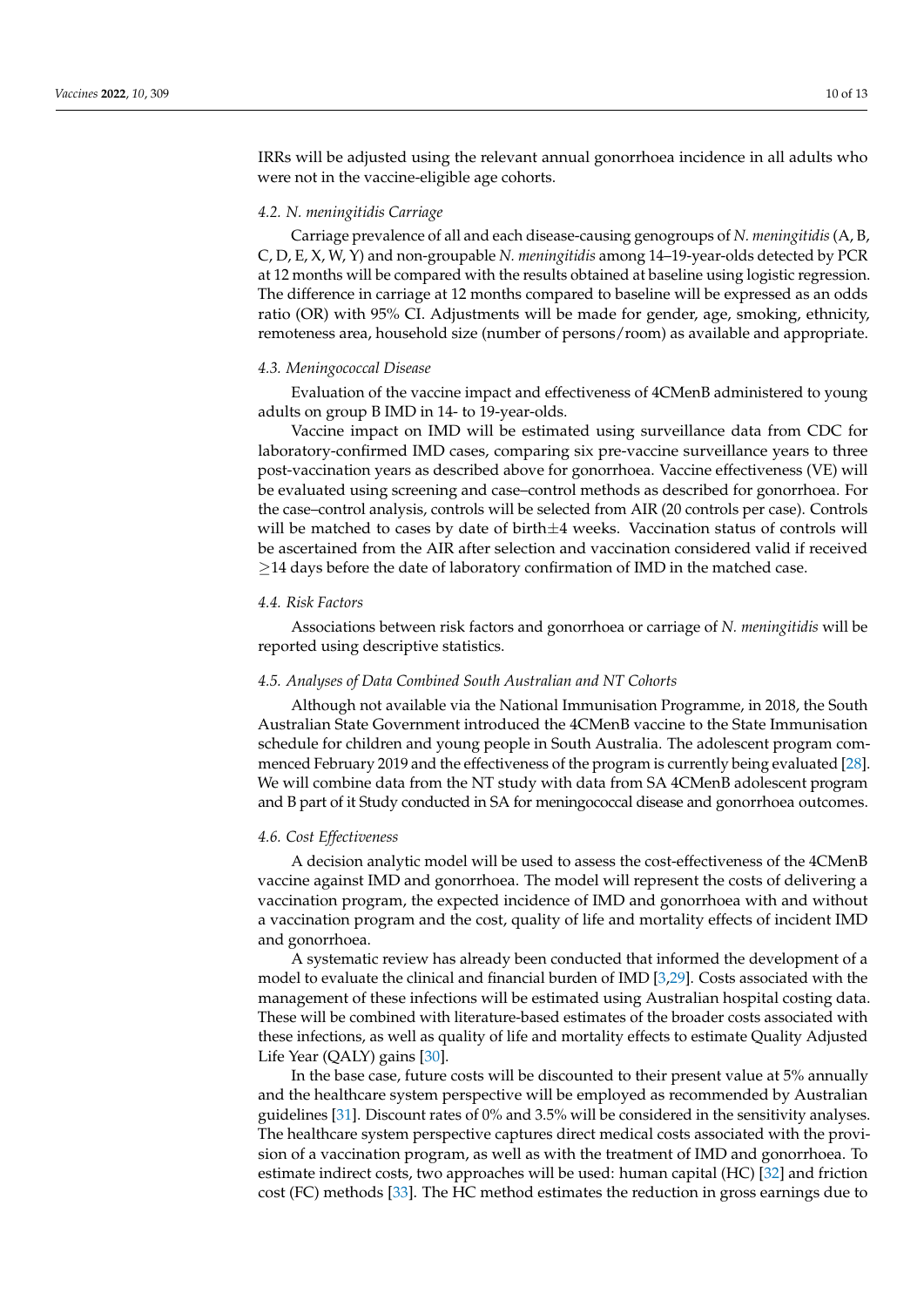morbidity and/or premature mortality [\[30\]](#page-13-11). The FC method only considers the time span employers need to restore the initial production level [\[34\]](#page-13-15).

Incremental cost-effectiveness ratios (ICERs) will be estimated using the alternative VE analysis methods and sensitivity analyses will be undertaken to describe the effects of uncertainty around baseline incidence of IMD and gonorrhoea, VE, and the costs and consequences of IMD and gonorrhoea. Threshold analyses on the vaccine purchase price required to achieve alternative incremental costs per QALY gained of a routine immunisation program compared to no program will inform the real-world value of the immunisation program.

# **5. Discussion**

Evidence for a protective effect of a meningococcal vaccine against gonorrhoea was first reported in Cuba, with a rapid decline in the incidence of gonorrhoea notifications following a vaccination campaign with VA-MENGOC-BC from 1988–1990 [\[10,](#page-12-9)[11\]](#page-12-17). Subsequently, it was shown that the MeNZB OMV vaccine introduced in New Zealand in 2004 was also associated with reduced risk of gonorrhoea in those aged 15–30 years immunised in 2004–06 and followed to 2014 [\[12\]](#page-12-10). Further evidence comes from a study conducted in Quebec, Canada that analysed the cases of gonorrhoea notifications during pre- and post-vaccination periods of a targeted 4CMenB immunisation [\[16\]](#page-12-14). Gonorrhoea notifications among individuals aged 14–20 years were shown to decrease by 59% during the post-vaccination period whereas the notifications in those 21 years and older were shown to increase, but confidence intervals were wide (95% CI: −22% to 84%; *p* = 0.1) due to the small case numbers (average 22 per year) [\[16\]](#page-12-14). The authors hypothesised that cross-protection occurred despite the difference in disease manifestation, because *N. meningitidis* and *N. gonorrhoeae* share 80–90% genetic homology in primary sequences [\[35\]](#page-13-16). Also, recently presented data show high levels of anti-gonococcal antibodies generated in adults vaccinated with 4CMenB, which may explain cross-protection against gonorrhoea [\[36\]](#page-13-17). A recent review by Garcia et al. provides a comprehensive summary of the potential effect of the 4CMenB vaccine against gonorrhoea [\[37\]](#page-13-18).

At present, there are no data from randomized controlled trials on the effectiveness of meningococcal vaccines against gonorrhoea. However, data will be available in the near future from a few ongoing clinical studies from several countries (ClinicalTrials.gov:NCT04415424, NCT04350138, NCT04398849 and Marshall et al. [\[38\]](#page-13-19)). The proposed evaluation will provide a unique opportunity to confirm and further refine the findings from studies conducted in New Zealand and Canada, in an Australian population. Overall, the results will be of international significance to other countries that are considering implementation of a MenB vaccine program in high-risk groups.

**Author Contributions:** Conceptualization, H.S.M., P.H.A., J.W., J.K. (John Kaldor), R.A., K.M., P.R., V.K., A.K., D.W., L.G., R.W., H.D., J.K. (Jonathan Karnon), R.B., A.L., H.P.-H., P.D.W., B.G.-S., M.B. and L.W.; methodology, H.S.M., P.H.A., J.W., J.K. (John Kaldor), R.A., K.M., P.R., V.K., A.K., D.W., L.G., R.W., H.D., J.K. (Jonathan Karnon), R.B., A.L., H.P.-H., P.D.W., B.G.-S., M.B. and L.W.; writing original draft preparation, H.S.M. and P.H.A.; writing—review and editing, J.W., J.K. (John Kaldor), R.A., K.M., P.R., V.K., A.K., D.W., L.G., R.W., H.D., J.K. (Jonathan Karnon), R.B., A.L., H.P.-H., P.D.W., B.G.-S., M.B. and L.W. All authors have read and agreed to the published version of the manuscript.

**Funding:** This work is funded by the National Health and medical Research Council of Australia [NHMRC Partnership grant APP1170965]. Additional in-kind funding is provided by the SA Government, NT Government, Commonwealth Government, Aboriginal Medical Services Alliance, NT (AMSANT) and the University of Adelaide. The vaccines are provided by the vaccine manufacturer GSK.

**Institutional Review Board Statement:** The study was conducted in accordance with the Declaration of Helsinki, and approved by the Human Research Ethics Committee of the Northern Territory Department of Health and Menzies School of Health Research (HREC/2019-3507, 5 December 2019), the Central Australian HREC (HREC/2019-3524, 12 December 2019), the Western Australian Aboriginal Health Ethics Committee (HREC/996, 24 August 2020) and the Northern Territory Depart of Education Research Committee (REF/15570, 2 December 2019).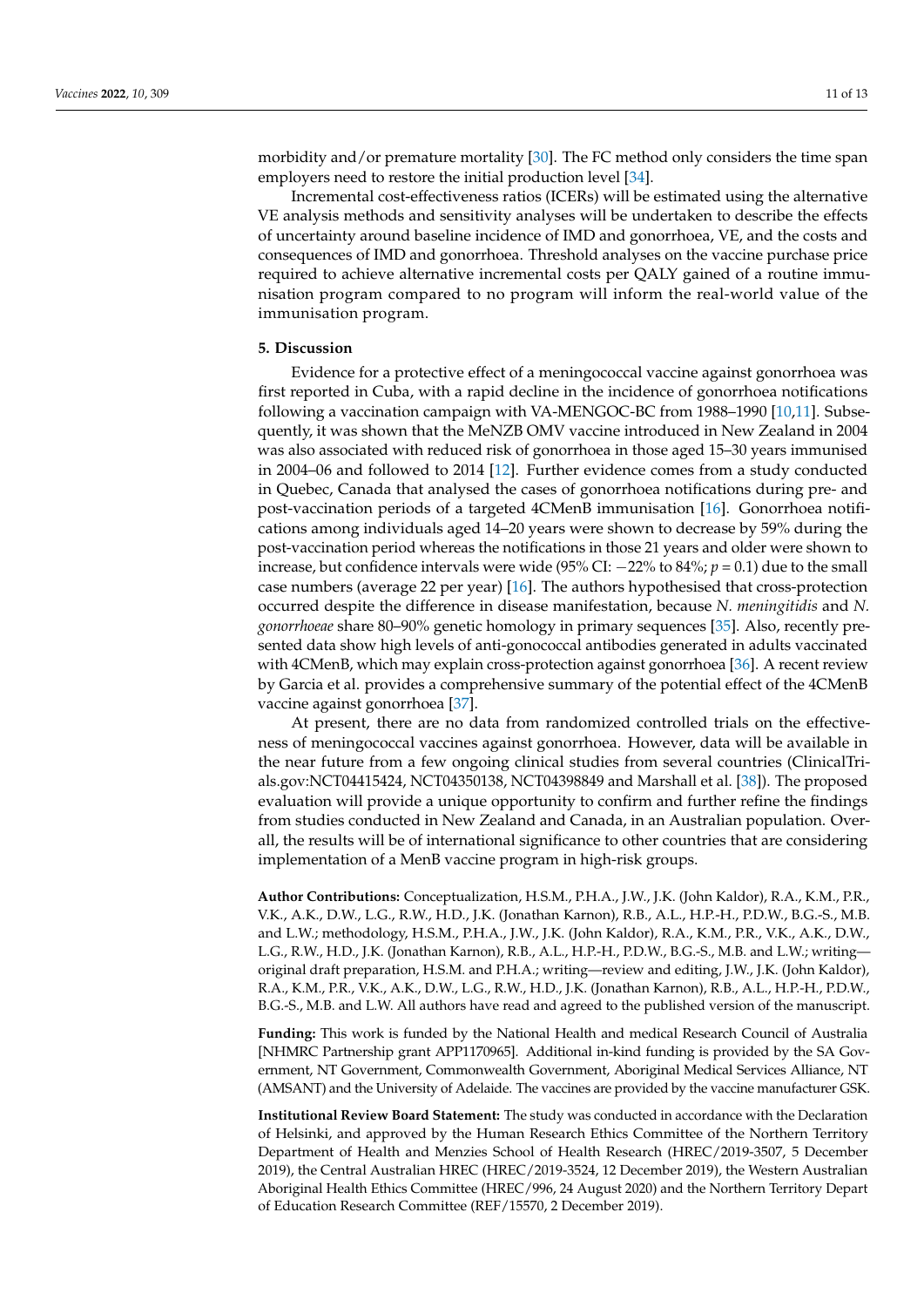the study.

**Data Availability Statement:** The full study protocol is available from the corresponding author (H.S.M.) upon reasonable request and ethics approval.

**Conflicts of Interest:** H.S.M. is an investigator on clinical trials of investigational vaccines sponsored by Industry. H.S.M.'s, institution receives funding from Industry (GSK, Pfizer, Sanofi-Pasteur, Novavax) for Investigator led research and for sponsored studies. H.S.M. receives no personal payments from Industry. P.R. has served on scientific advisory boards for meningococcal vaccines for GlaxoSmithKline and Pfizer on behalf of the University of Western Australia. His Institution has received funding for investigator grants outside the submitted work from GlaxoSmithKline. His institution has received funding for industry sponsored multicentre studies for GlaxoSmithKline, Pfizer outside the submitted work. He has not received personal remuneration for this work. Other authors report no conflict of interest.

#### **References**

- <span id="page-12-0"></span>1. Chang, Q.; Tzeng, Y.; Stephens, D. Meningococcal disease: Changes in epidemiology and prevention. *Clin. Epidemiol.* **2012**, *4*, 237–245. [\[CrossRef\]](http://doi.org/10.2147/clep.s28410) [\[PubMed\]](http://www.ncbi.nlm.nih.gov/pubmed/23071402)
- <span id="page-12-1"></span>2. Jafri, R.Z.; Ali, A.; Messonnier, N.E.; Tevi-Benissan, C.; Durrheim, D.; Eskola, J.; Fermon, F.; Klugman, K.P.; Ramsay, M.; Sow, S.; et al. Global epidemiology of invasive meningococcal disease. *Popul. Health Metr.* **2013**, *11*, 17. [\[CrossRef\]](http://doi.org/10.1186/1478-7954-11-17) [\[PubMed\]](http://www.ncbi.nlm.nih.gov/pubmed/24016339)
- <span id="page-12-2"></span>3. Wang, B.; Santoreneos, R.; Giles, L.; Haji Ali Afzali, H.; Marshall, H. Case fatality rates of invasive meningococcal disease by serogroup and age: A systematic review and meta-analysis. *Vaccine* **2019**, *37*, 2768–2782. [\[CrossRef\]](http://doi.org/10.1016/j.vaccine.2019.04.020) [\[PubMed\]](http://www.ncbi.nlm.nih.gov/pubmed/30987851)
- <span id="page-12-3"></span>4. Borrow, R.; Alarcon, P.; Carlos, J.; Caugant, D.A.; Christensen, H.; Debbag, R.; De Wals, P.; Echaniz-Aviles, G.; Findlow, J.; Head, C.; et al. The Global Meningococcal Initiative: Global epidemiology, the impact of vaccines on meningococcal disease and the importance of herd protection. *Expert Rev. Vaccines* **2017**, *16*, 313–328. [\[CrossRef\]](http://doi.org/10.1080/14760584.2017.1258308) [\[PubMed\]](http://www.ncbi.nlm.nih.gov/pubmed/27820969)
- <span id="page-12-4"></span>5. Caugant, D.A.; Tzanakaki, G.; Kriz, P. Lessons from meningococcal carriage studies. *FEMS Microbiol. Rev.* **2007**, *31*, 52–63. [\[CrossRef\]](http://doi.org/10.1111/j.1574-6976.2006.00052.x) [\[PubMed\]](http://www.ncbi.nlm.nih.gov/pubmed/17233635)
- <span id="page-12-5"></span>6. Christensen, H.; May, M.; Bowen, L.; Hickman, M.; Trotter, C.L. Meningococcal carriage by age: A systematic review and meta-analysis. *Lancet Infect. Dis.* **2010**, *10*, 853–861. [\[CrossRef\]](http://doi.org/10.1016/S1473-3099(10)70251-6)
- <span id="page-12-6"></span>7. Ladhani, S.N.; Andrews, N.; Parikh, S.R.; Campbell, H.; White, J.; Edelstein, M.; Bai, X.; Lucidarme, J.; Borrow, R.; Ramsay, M.E. Vaccination of Infants with Meningococcal Group B Vaccine (4CMenB) in England. *N. Engl. J. Med.* **2020**, *382*, 309–317. [\[CrossRef\]](http://doi.org/10.1056/NEJMoa1901229) [\[PubMed\]](http://www.ncbi.nlm.nih.gov/pubmed/31971676)
- <span id="page-12-7"></span>8. Marshall, H.S.; McMillan, M.; Koehler, A.P.; Lawrence, A.; Sullivan, T.R.; MacLennan, J.M.; Maiden, M.C.J.; Ladhani, S.N.; Ramsay, M.E.; Trotter, C.; et al. Meningococcal B Vaccine and Meningococcal Carriage in Adolescents in Australia. *N. Engl. J. Med.* **2020**, *382*, 318–327. [\[CrossRef\]](http://doi.org/10.1056/NEJMoa1900236)
- <span id="page-12-8"></span>9. World Health Organization. *Global Incidence and Prevalenceof Selected Curable Sexually Transmitted Infections–2008*; World Health Organization: Geneva, Switzerland, 2012.
- <span id="page-12-9"></span>10. Ochoa-Azze, R.F. Cross-protection induced by VA-MENGOC-BC(R) vaccine. *Hum. Vaccines Immunother.* **2018**, *14*, 1064–1068. [\[CrossRef\]](http://doi.org/10.1080/21645515.2018.1438028)
- <span id="page-12-17"></span>11. Pérez, O.; del Campo, J.; Cuello, M.; González, E.; Nuñez, N.; Cabrera, O.; Llanes, R.; Acevedo, R.; Zayas, C.; Balboa, J. Mucosal approaches in Neisseria vaccinology. *VacciMonitor* **2009**, *18*, 53–55.
- <span id="page-12-10"></span>12. Petousis-Harris, H.; Paynter, J.; Morgan, J.; Saxton, P.; McArdle, B.; Goodyear-Smith, F.; Black, S. Effectiveness of a group B outer membrane vesicle meningococcal vaccine against gonorrhoea in New Zealand: A retrospective case-control study. *Lancet* **2017**, *390*, 1603–1610. [\[CrossRef\]](http://doi.org/10.1016/S0140-6736(17)31449-6)
- <span id="page-12-11"></span>13. Lahra, M.M.; Enriquez, R.P.; George, C.R.R. Australian Gonococcal Surveillance Programme Annual Report, 2018. *Commun. Dis. Intell.* **2020**, *44*. [\[CrossRef\]](http://doi.org/10.33321/cdi.2020.44.4)
- <span id="page-12-12"></span>14. Kirby Institute. *HIV, Viral Hepatitis and Sexually Transmissible Infections in Australia: Annual Surveillance Report 2018*; Kirby Institute, UNSW Sydney: Sydney, Australia, 2018.
- <span id="page-12-13"></span>15. Birrell, J.M.; Gunathilake, M.; Singleton, S.; Williams, S.; Krause, V. Characteristics and Impact of Disseminated Gonococcal Infection in the "Top End" of Australia. *Am. J. Trop. Med. Hyg.* **2019**, *101*, 753–760. [\[CrossRef\]](http://doi.org/10.4269/ajtmh.19-0288)
- <span id="page-12-14"></span>16. Longtin, J.; Dion, R.; Simard, M.; Betala Belinga, J.F.; Longtin, Y.; Lefebvre, B.; Labbé, A.C.; Deceuninck, G. Possible impacts of wide-scale vaccination against serogroup B Neisseria meningitidis on gonorrhoea incidence rates in one region of Quebec, Canada. In Proceedings of the Advancing Science, Improving Care, San Diego, CA, USA, 4–8 October 2017.
- <span id="page-12-15"></span>17. Whittles, L.K.; White, P.J.; Didelot, X. Assessment of the Potential of Vaccination to Combat Antibiotic Resistance in Gonorrhea: A Modeling Analysis to Determine Preferred Product Characteristics. *Clin. Infect. Dis. Off. Publ. Infect. Dis. Soc. Am.* **2020**, *71*, 1912–1919. [\[CrossRef\]](http://doi.org/10.1093/cid/ciz1241)
- <span id="page-12-16"></span>18. The Australian Government Department of Health. Invasive Meningococcal Disease National Surviellance Report. 1 January to 30 June 2019. Available online: [https://www1.health.gov.au/internet/main/publishing.nsf/Content/5FEABC4B495BDEC1CA2](https://www1.health.gov.au/internet/main/publishing.nsf/Content/5FEABC4B495BDEC1CA25807D001327FA/$File/IMD-surveil-report-Jan-June-2019.pdf) [5807D001327FA/\\$File/IMD-surveil-report-Jan-June-2019.pdf](https://www1.health.gov.au/internet/main/publishing.nsf/Content/5FEABC4B495BDEC1CA25807D001327FA/$File/IMD-surveil-report-Jan-June-2019.pdf) (accessed on 15 June 2021).